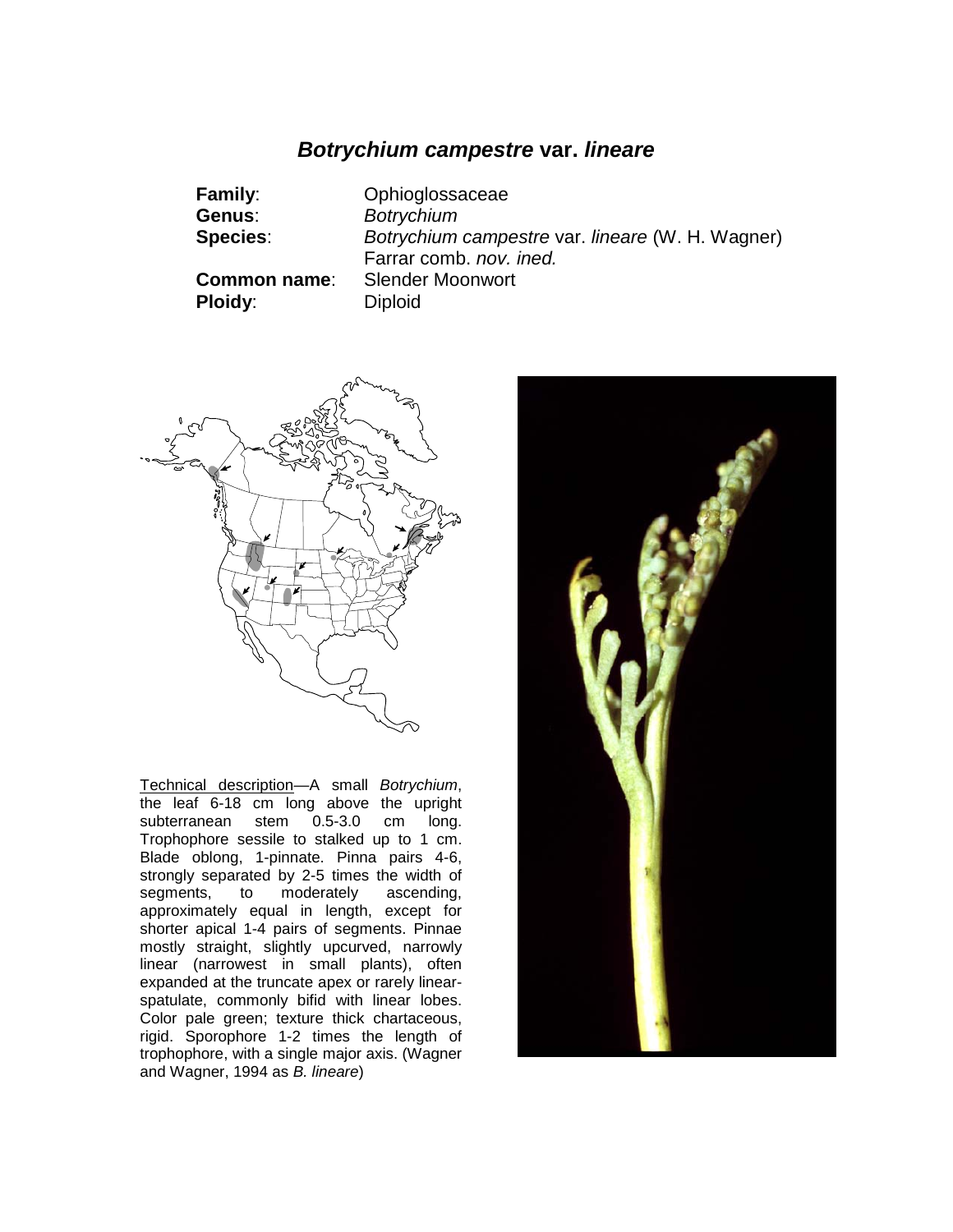### **Taxonomy**

*Botrychium lineare* was described as a new species in 1994 by W. H. Wagner (Wagner and Wagner, American Fern Journal 84:5-10), based on type specimens from Wollowa Co., Oregon. Silhouettes of the species are included in that publication. From a genetic comparison of *B. lineare* and *B. campestre* throughout the range of these two taxa, D. R. Farrar concluded that these taxa are best treated as varieties of a single species, *B. campestre* (see discussion below).

In describing *B. lineare*, Wagner recognized its close relationship to *B. campestre*. Genetic identity, a statistical measure of the allelic similarity between taxa, between these two species at a value 0.8 (see *Moonwort Systematics*) is much higher that that generally expected between species within a genus (usually 0.7 or lower).

Discovery of a large area containing large numbers of both species at Witch Springs prairie in the Black Hills of South Dakota allowed further testing of the relationship between *B. lineare* and *B. campestre* as they occur in the Great Plains and the eastern U.S. Previous analysis of plants in the Black Hills and eastward in South Dakota, Iowa and Minnesota showed the two taxa consistently expressing different alleles at two gene loci, and differing significantly in allele frequency at an additional four loci. Furthermore, very few hybrid individuals had been identified. At Witch Spring, plants of both taxa were collected for genetic analysis in numbers representing their relative frequencies as they occurred throughout approximately 10 acres of west-facing hillside and the drainage basin at its base. Of 56 plants tested, 24 displayed the typical genotype of *B. campestre*, 30 displayed the typical genotype of *B. lineare*. Two displayed combinations of these genotypes, presumably due to hybridization between the two taxa.

Of those plants with position data (this information was lost for 4 plants) 26 of 29 plants of *B. lineare* we collected from the drainage basin, whereas *B. campestre* was more evenly distributed with 9 of 22 plants having been collected from the well-drained hillside. The two plants displaying hybrid genotypes were collected from the drainage area where both taxa occurred.

Undoubtedly the dominant pattern of self-fertilization in gametophytes of *Botrychium* (that has been demonstrated by several researchers) strongly limits the number of hybrids formed. Nevertheless, if hybrid plants are formed, are vigorous and are fertile, as the Witch Springs plants appear to be, they should reproduce their hybrid genotype and disperse as do the parental taxa. A hybridization rate of approximately 4% per generation, as found in this study, should lead, over time, to a greater abundance of hybrids, and the occurrence of some populations composed predominantly or entirely of hybrids. The absence of such populations at Witch Spring and elsewhere where *B. lineare* and *B.*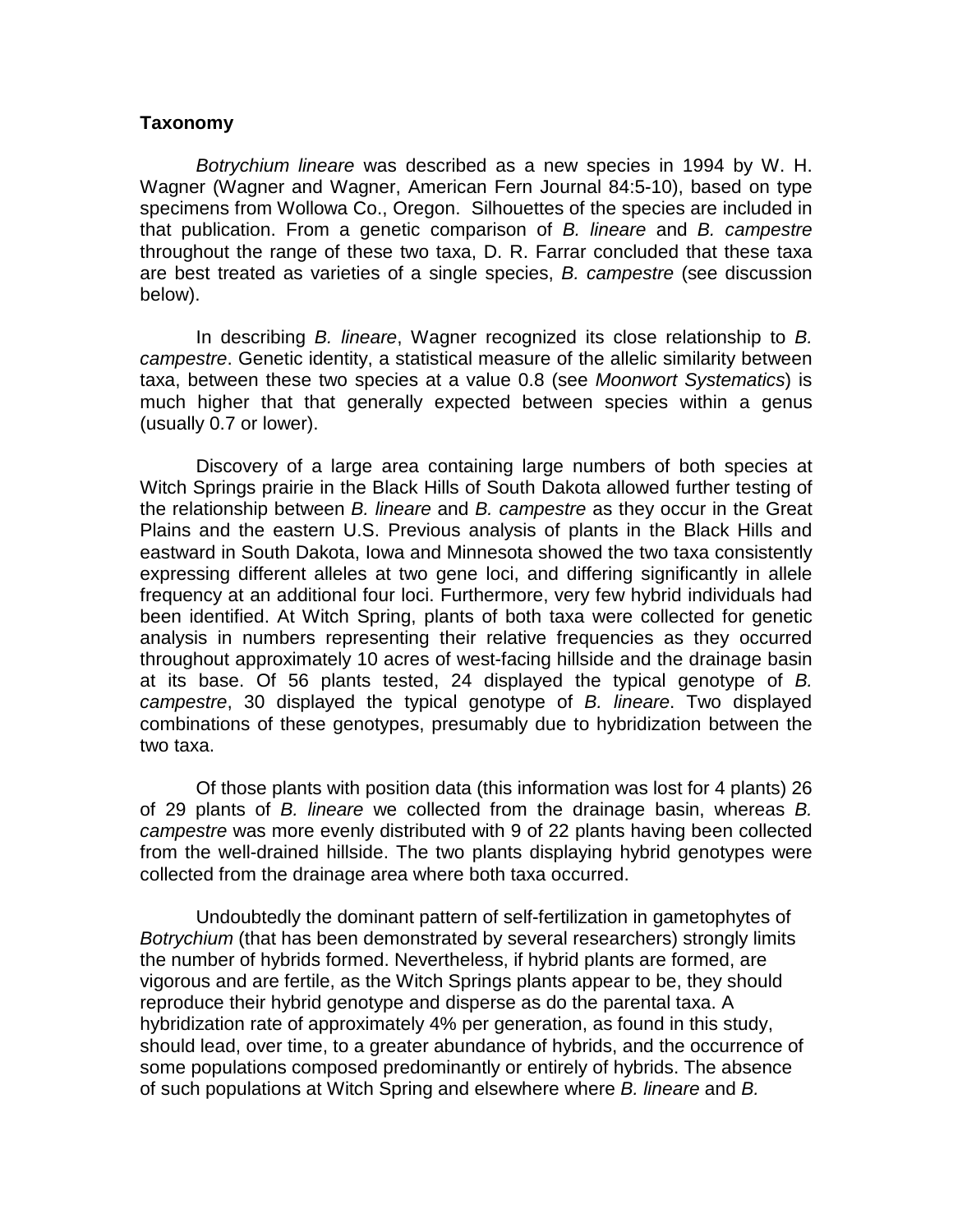*campestre* co-occur suggests that the hybrids do not reproduce and migrate as freely as their parent taxa, i.e., they may have reduced fitness.

The Witch Spring data suggest that *B. campestre* and *B. lineare* have diverged in the Great Plains and eastern U.S. sufficiently to warrant recognition as different taxa.

Genetic and morphological examination of plants in the mountains of the western US and Canada present a different picture from those east of the mountains. Discovery of many large populations at high elevations in Colorado has allowed extensive genetic and morphological testing. Results of these studies indicate that the mountain taxon (variously identified as *B. lineare* or *B. campestre*) not only displays the full range of genetic and morphological variation found in eastern plants, but additional variation as well, and this variation is displayed within large populations. The Colorado populations display the greatest genetic variability of any species of *Botrychium*. They also display a high level of genetic heterozygosity consistent with regular outbreeding.

The great variability of mountain populations and their breeding system suggest that these populations are ancestral to the eastern populations which have diverged into morphologically and genetically distinct "lineare" and "campestre" taxa. In part, this is likely due to adoption, in this region, of sexual reproduction through inbreeding that maintains these differences. But because two taxa cannot be clearly differentiated in the western mountains, and because the eastern populations are genetic and morphological subsets of the mountain populations, maintenance of *B. lineare* and *B. campestre* as distinct species is not warranted. However, because the two can be separated in the Great Plains and eastward it is appropriate to recognize, in this area, var. *lineare* and var. *campestre* as varieties of *B. campestre*. If a varietal name is to be applied to mountain populations, most would fit genetically and morphologically most comfortably into var. lineare. *B*. *campestre* var. *campestre* is the taxon that is most diverged from the mountain populations, especially in its adoption of dry lowland prairies and glades as its principal natural habitat.

## **Identification**

The pinnae of *Botrychium campestre* var. *lineare* have the narrowest pinna span of all moonworts, hence the common name, slender moonwort. They broaden scarcely at all toward their outer margin except as they divide, usually into two lobes diverging at an angle of about  $45^{\circ}$  or more. The basal pinnae are typically the largest and longest. Only two other taxa approach this morphology. *Botrychium campestre* var. *campestre* has shorter, broader pinnae that are less deeply lobed and a rachis that is broader relative to the total leaf width. In var*. campestre*, the largest and longest pinnae are typically above the basal pair. Narrow-pinnae forms of *B. ascendens* may be similarly lobed, but the lobes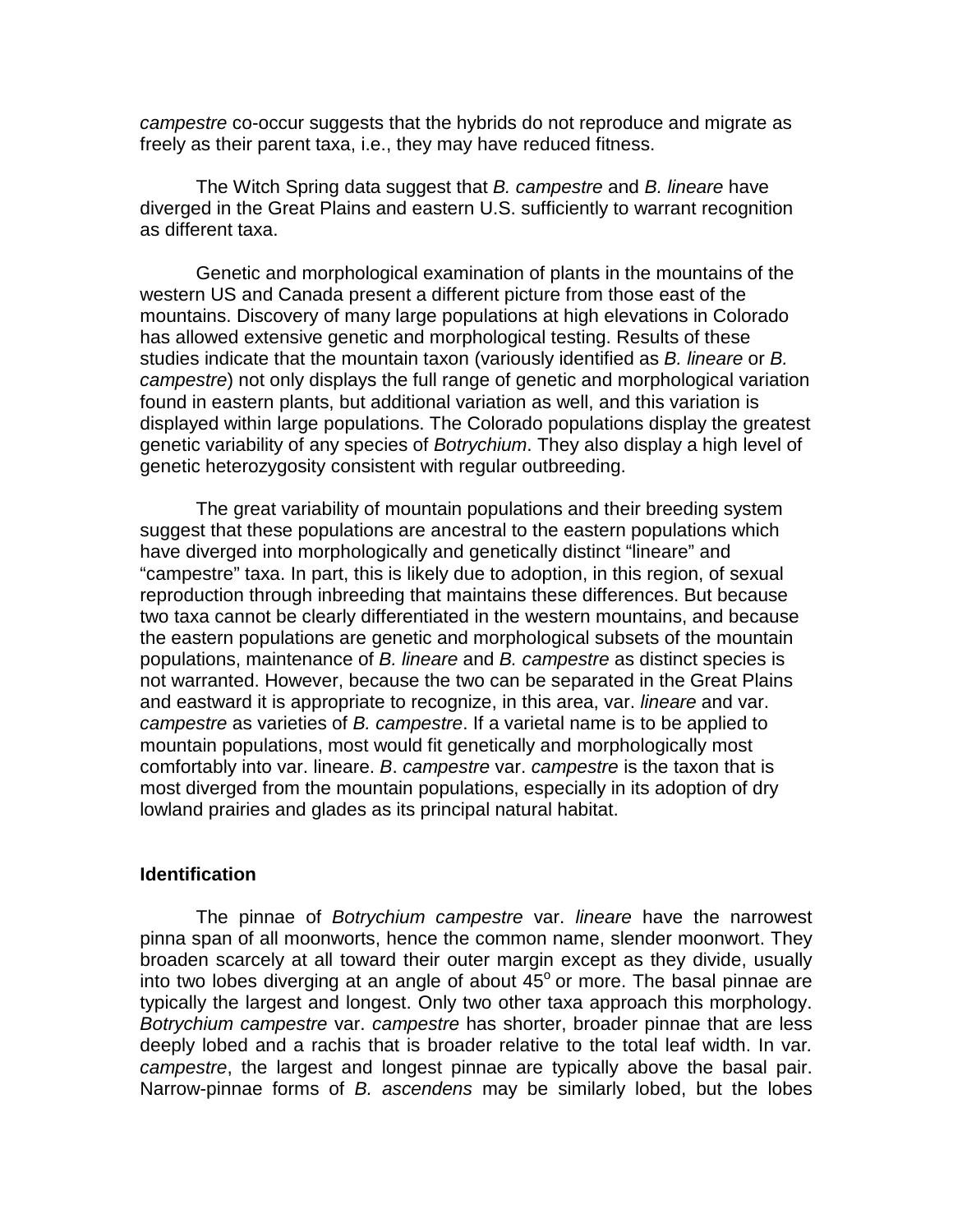broaden toward an outer margin that is dentate. At maturity the sporophore stalk of *B. ascendens* is usually approximately half the length of the trophophore whereas it is distinctly less than half (usually 1/3 or less) the length of the trophophore in both varieties of B. *campestre*. Variety *lineare* and *B. ascendens* tend to be less glaucous than *B. campestre var. campestre*.

### **Distribution and Abundance**

*B. lineare* was petitioned for listing as a Candidate Endangered Species in 1999 and became officially listed by the US Fish and Wildlife Service as a candidate species in 2001. This listing initiated extensive field search and study of the species' biology and genetics throughout its range, resulting in a number of new population discoveries, some estimated at more than 500 individuals, and significant range extensions. Based on these discoveries, the Fish and Wildlife Service officially removed *B. lineare* from the list of Candidate Endangered Species in 2007.

*Botrychium campestre* var. *lineare* is among the less frequently sighted of all moonwort species, but diligent search has shown it to be more common than previously thought. It is now known from Alaska and Yukon south in the Rocky Mountains to Colorado and northern New Mexico and in the Sierra mountains to southern California and southern Nevada. Eastward it is known from the Black Hills of Wyoming and South Dakota to northern Minnesota and western Quebec. It is known historically from eastern Quebec and New Brunswick. likely. Because of its distinctive morphology it is unlikely that *B. campestre* var. *lineare* has been overlooked or misidentified more so than other moonworts. Rather, its sporadic occurrence is probably a true reflection of its relative abundance.

Earlier searches in historic sites in eastern Canada were unsuccessful, however, its recent discovery in eastern Quebec has provided new insight into its preferred eastern habitat. These plants grow under upland stands of *Thuja occidentalis*, suggesting that additional search in this habitat may be more profitable. In Minnesota, *B. campestre* var. *lineare* occurs in herbaceous meadow-like vegetation in iron mine tailings basins.

Most populations of *B. campestre* var*. lineare* are small, ranging from 1 to 100 with most being less than 10. However, a population recently discovered in the Black Hills of South Dakota is estimated to exceed 500, and a number of Colorado populations exceed 100. The breadth of the species' range, the small size of many populations and the general inconspicuousness of the plants suggest that more undetected populations may exist, especially in the mountains of western Canada, the northern Great Plains and northeastern North America .

As with other mountain populations, the morphology and genetics of California and Nevada plants allies them most closely with *B*. *campestre* var.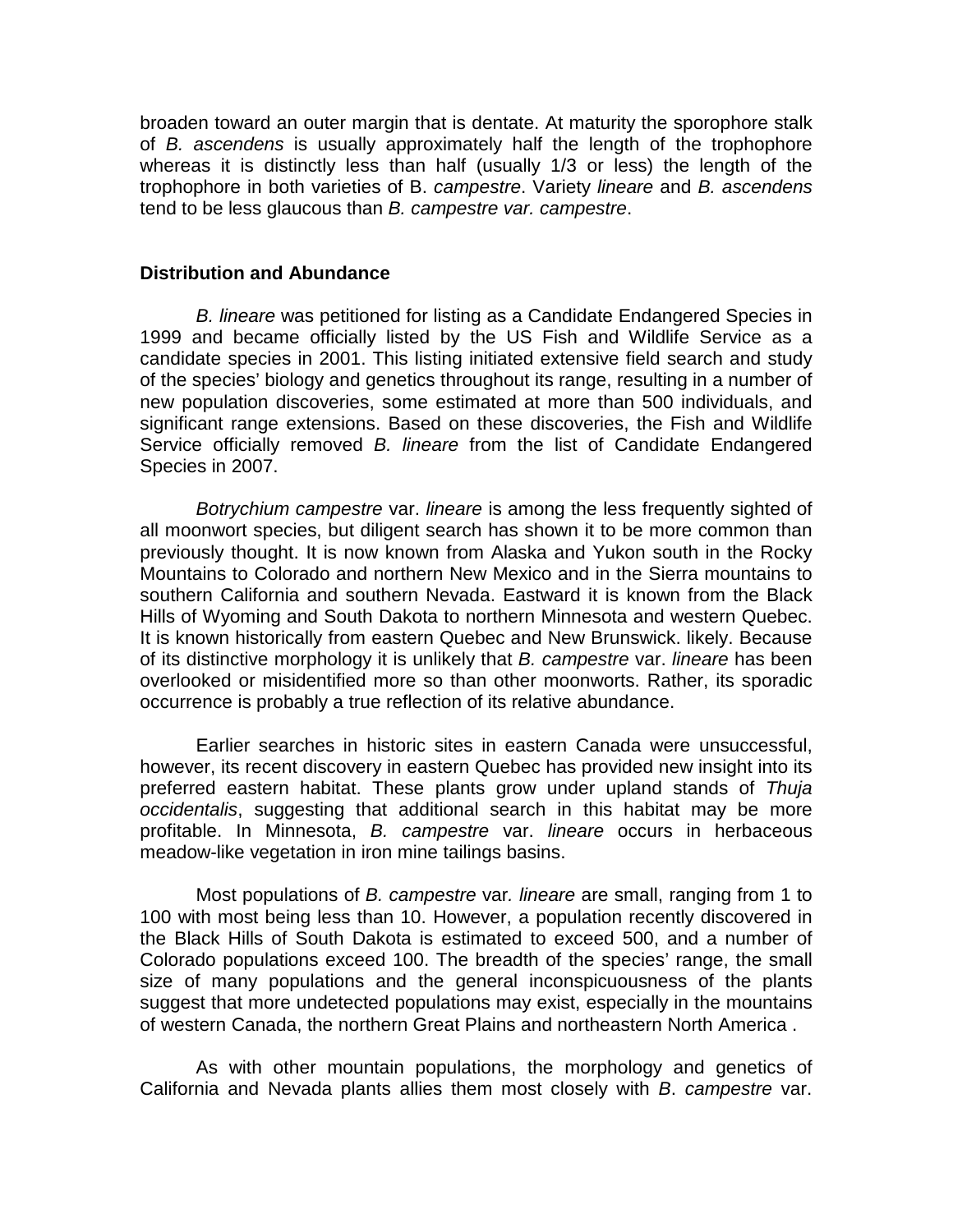*lineare*. On the basis of current knowledge, *B. campestre* var*. lineare* in California must be considered truly rare. In describing *B. lineare*, W. H. Wagner examined California herbarium specimens from Piute Canyon in Fresno County (incorrectly labeled as Inyo Co.) as *B. lineare* and from Monache Creek in Tulare County as *B. campestre*, although the morphology of the Tulare Co. plants is equally consistent with that of *B. lineare*. Both of these sites have been revisited with discovery of single plants at the Monache Creek site in 2005 and 2006, and the Piute Canyon site in 2007. A historic collection from an unlisted county "in a canyon on South Mt., Mill Creek Falls opposite Vivian Creek Falls" is particularly intriguing as it contains a drawing of a plant that must surely have been *B. campestre var. lineare*. The precise location of this site is unknown. In 2008 *B. campestre* var*. lineare* was found at the head of Virginia Canyon in Yosemite National Park in Tuolumne County.

The Monache Creek site appeared to be heavily overgrown by *Salix*. Possibly succession has greatly limited the amount of suitable habitat since the early collections of numerous plants at this site. Brief search of other seep springs in the area disclosed presence of other *Botrychium* species, suggesting that intensive search of these sites (topographic maps indicate many of these high elevation springs in the general area) may be profitable. The discoveries of many rare species (see discussions of *B. paradoxum, B. tunux* and *B. yaaxudakeit)* at the Virginian Canyon site also suggest that search of limestone/marble outcrops in the Sierra Mountains may locate additional populations of *B. campestre* var*. lineare*.

Nevada plants of *B. campestre* var. lineare are located in seep springs in the Spring Mountains near Las Vegas. A few plants have been located at several sites, but historic collections indicate presence of 100's of plants at several sites.

## **Habitat**

Wagner and Wagner (1994) described one of the Quebec *Botrychium campestre* var. *lineare* habitats as "a steep limestone cliff with narrow grassy horizontal terraces" on which the plants were supposed to have grown. The other Quebec site was described by the collector as "a gravelly beach". The New Brunswick collection lacked details of habitat other than "mountain". The habitat of the recently discovered western Quebec plants near Gatineau is on limestone bedrock under stands of *Thuja occidentalis.* Minnesota plants occur among herbaceous and young tree growth on abandoned iron mine tailings and drained settling ponds.

Habitats of western populations of *Botrychium campestre* var. *lineare* are primarily meadows, fen-like seeps and gravelly roadsides. The largest known extant populations in the Black Hills of South Dakota are native prairie remnants and pastured prairies. Additional smaller populations in the Black hills occur on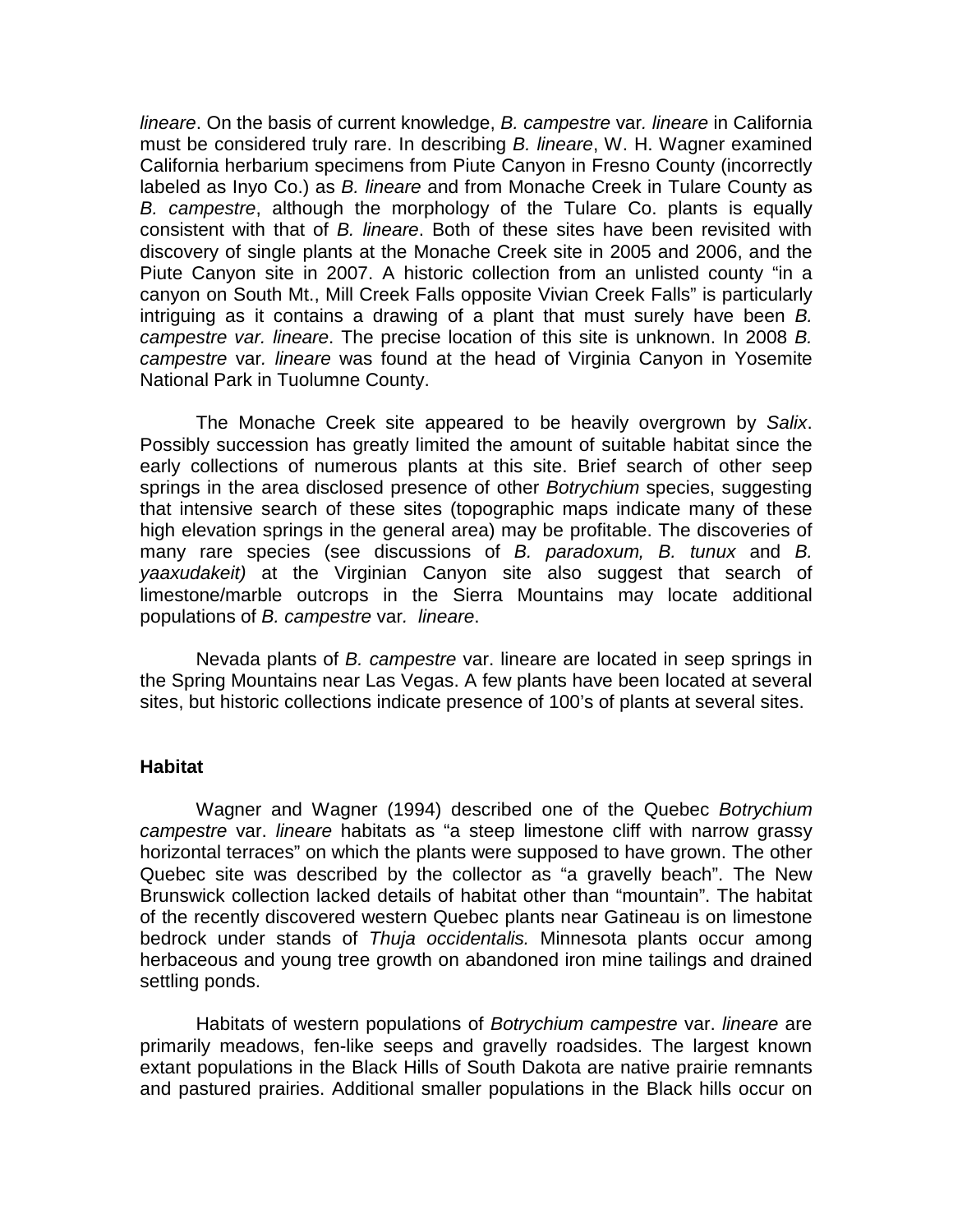abandoned grassy logging roads. Most of the populations in the Rocky Mountains from Colorado to Alaska are along roadsides where plants grow in gravelly soil and similar surfaces resulting from past (15 to 50 year old) disturbance. In more natural settings *B. campestre* var*. lineare* grows at high elevations in similarly gravelly meadows resulting from natural weathering, including avalanche meadows. In California and Nevada plants grow on the margins of fen seeps and streams where their roots reach mineral soil and on grassy ledges at the base of calcareous rock outcrops.

The various habitats of *B. campestre* var*. lineare* are not as disparate as they initially appear to be. Nearly all are associated with mid-successional meadow vegetation composed dominantly of perennial herbaceous vegetation developed over calcareous bedrock or soils influenced by calcareous seepage. They are seldom found under dense woody canopies and are not found in recent (less than 10 to 15 years since last disturbance) disturbances such as roadsides, although such disturbances, with sufficient aging, may become supportive of moonwort growth if other conditions of sufficient moisture and appropriate soil chemistry and texture are also met.

Aging of disturbed areas generally results in community succession from weedy annuals to herbaceous perennials to, in areas suitable for tree growth, closed-canopy forests. It may be that the endophytic mycorrhizal fungus required by *Botrychium* species, itself prefers or requires perennial herbaceous vegetation for its carbohydrate source. It is noteworthy, in this regard, that the only forests known to support *B. campestre* var. *lineare* (and and other *Botrychium* species, including *B. campestre* var*. campestre*) are those dominated by Cupressaceae *s.l.* Species of this family are among the few conifers known to be colonized by endophytic mycorrhizal fungi.

There is strong indication that *Botrychium campestre* var*. lineare,* as well as other moonwort species, tend to occur on limestone influenced substrates. The Quebec sites are a limestone, and the two Oregon sites are on either side of a mountain ridge capped with limestone. The large populations in the Black Hills occur on the belt of limestone encircling the igneous core. Colorado populations occur almost exclusively on sites influenced by limestone bedrock. In Virginia Canyon in California *B. campestre* var*. lineare* occurs at the base of cliffs containing rare outcrops of metasedimentary limestone. The other California populations are in sites influenced by hardwater seeps.

## **Population Genetics**

Like other species of *Botrychium*, an overall low genetic variability and a low number of heterozygous plants indicate that the Great Plains and eastern populations of *Botrychium campestre* var. *lineare* reproduce sexually primarily through intragametophytic self-fertilization, thus it is capable of dispersing via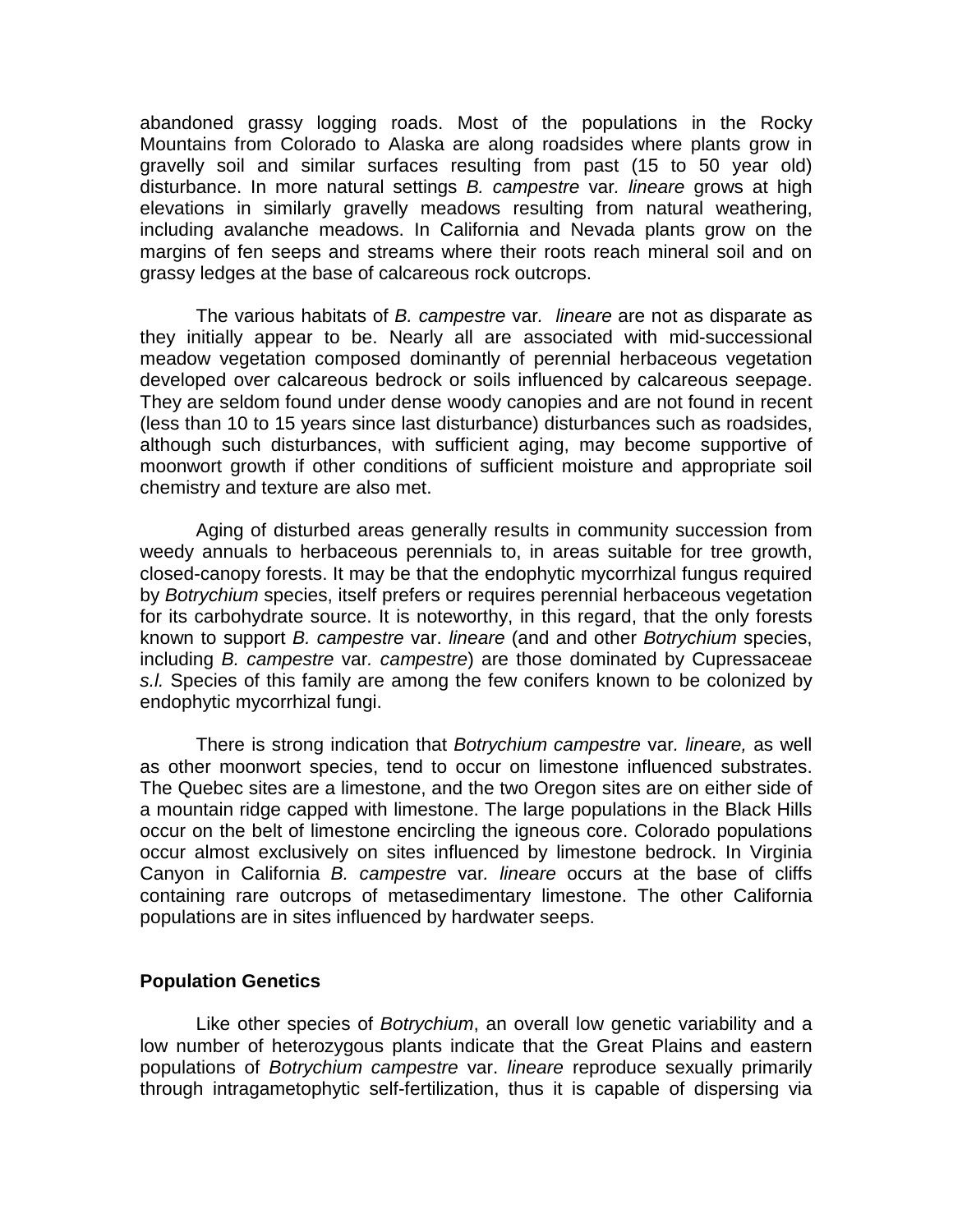single spores. In addition, both varieties of B. campestre reproduce prolifically by asexual underground gemmae. This asexual propagation further contributes to a high degree of genetic uniformity within populations.

Mountain populations of *B. campestre* var. *lineare* possess greater genetic variability than most moonwort species. Among populations it is polymorphic (has more than one allele) at 45% of its loci and has an average of 1.55 alleles per locus. The averages for all diploid species of moonwort *Botrychium*s for these measures of genetic variability are 28.8% and 1.36 alleles per locus. Other ferns and flowering plants average over 50% polymorphic loci and about 2 alleles per locus (T. A. Ranker, Univ. of Colorado, personal communication and Hamrick and Godt, 1990). The averages for *Botrychium* drop to 23.8% and 1.28 alleles per locus when the highly variable *B. simplex* is omitted from the average. Only *B. simplex* with its several varieties approaches *B. campestre* var. *lineare* in overall genetic variability.

Because mountain populations of B. campestre var. lineare appear to be outbreeding, inbreeding depression in the small populations could be of conservation concern. On the other hand, the elevated genetic variability within larger populations, relative to other moonworts, may give *B. campestre* var. *lineare* a greater adaptability to environmental change than other *Botrychium* species. As with all *Botrychium*, reliance on mycorrhizal fungi for water, mineral and organic nutrition may also make them less sensitive to environmental change.

#### **Phylogenetic Relationships**

Recent discovery of many large populations of *B. campestre* var*. lineare* plants at high elevations in Colorado bear relevance to the origins of the complex. Populations of these plants typically contain a range of morphologies and genotypes encompassing those of both *B. campestre* varieties, as well as morphologies and alleles distinct from either. Surprisingly, these populations contrary to all other populations of all other *Botrychium* species that have been studied genetically, express an outcrossing breeding system. The number of heterozygous individuals in these populations, as well as the total amount of genetic variability, is typical of most outbreeding ferns. An important possibility is that this taxon may be retaining the ancestral condition of all diploid *Botrychium* species.

A reasonable phologenetic hypothesis is that mountain populations of B. campestre are ancestral to both eastern varieties*.* Each of the eastern derivative varieties retain a subset of the genetic and morphological variation of the parent mountain species. Possibly this occurred through increasing isolation of mountain populations following a more or less continuum of occurrence along the boundaries of Pleistocene glaciation. It is interesting to note in this regard that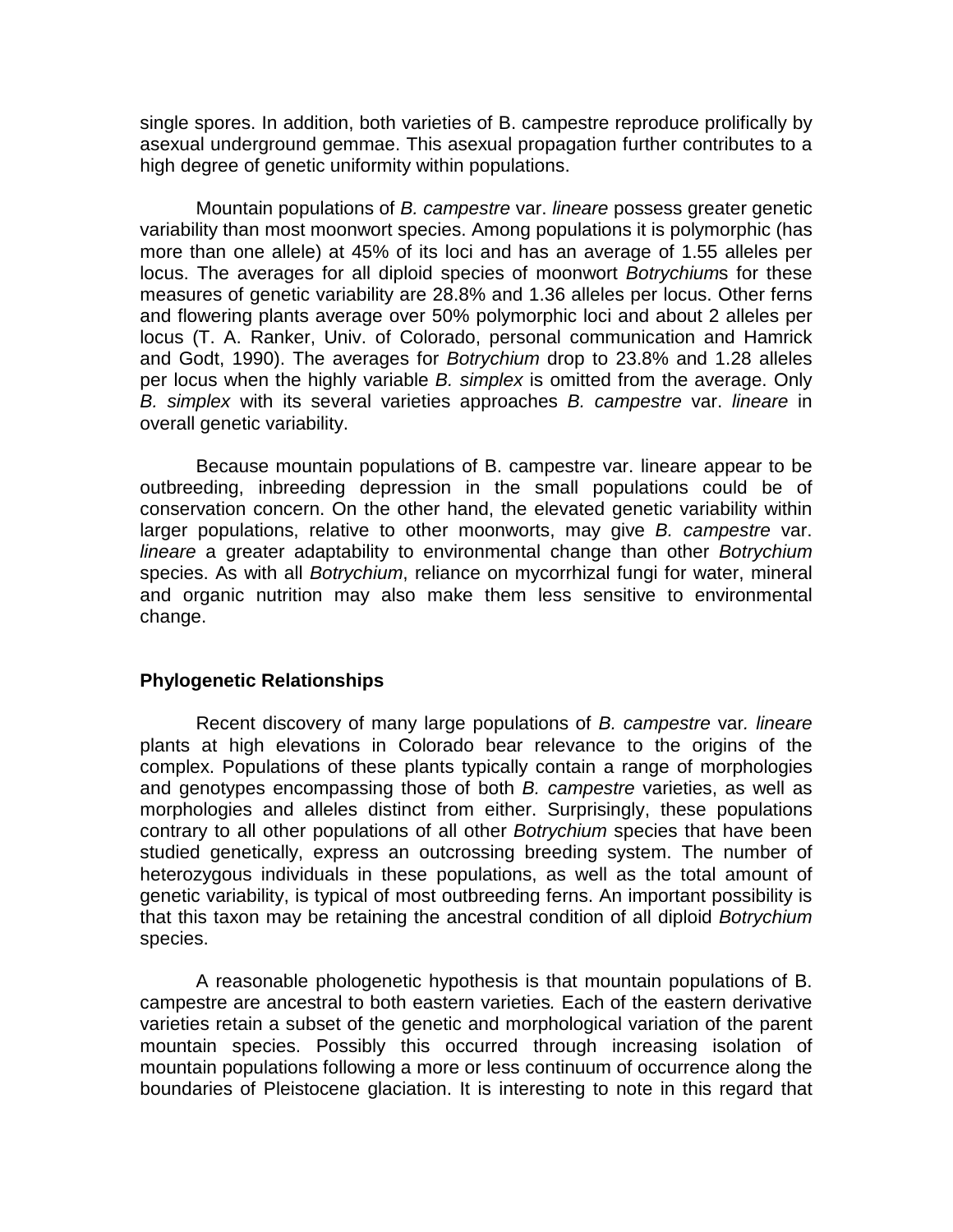var*. campestre*, southernmost of all Great Plains species, has adopted the earliest of all *Botrychium* phenologies, allowing it to emerge, mature and senesce in early Spring while its habitat mimics that of boreal and mountain habitats, and before the onset of summer drought and heat. Although var*. lineare* and var*. campestre* co-occur in intermediate habitats in the Great Plains and eastward, var*. lineare* more typically occurs in boreal and mountain habitats and has a distinctly later phenology.

*Botrychium* var. *lineare* is a diploid species (n=45). It may be one of the ancestral parents of *B. ascendens* (along with *B. lunaria* var. *crenulatum*). This is suggested by the tendency of *B. ascendens* to produce bilobed pinnae similar to those of *B. campestre* var. *lineare*. The slender, widely diverging lobes of pinnae of *B. echo* likewise suggest *B. campestre* var. *lineare* as an ancestral parent of that species (along with *B. lanceolatum*). *B. campestre* var*. lineare* also provides the best match for parentage of *B. spathulatum* (along with *B. lunaria*.) However, because most alleles are shared between both varieties of *B. campestre,* on the basis of electrophoretic data it is not possible to distinguish with certainty between these varieties as to the ancestral parents of *B. ascendens*, *B. echo and B. spathulatum*. The best assumption may be that an ancestral species similar to *B. campestre var. lineare* participated in the origin, through allopolyploidy, of these allotetraploid species.